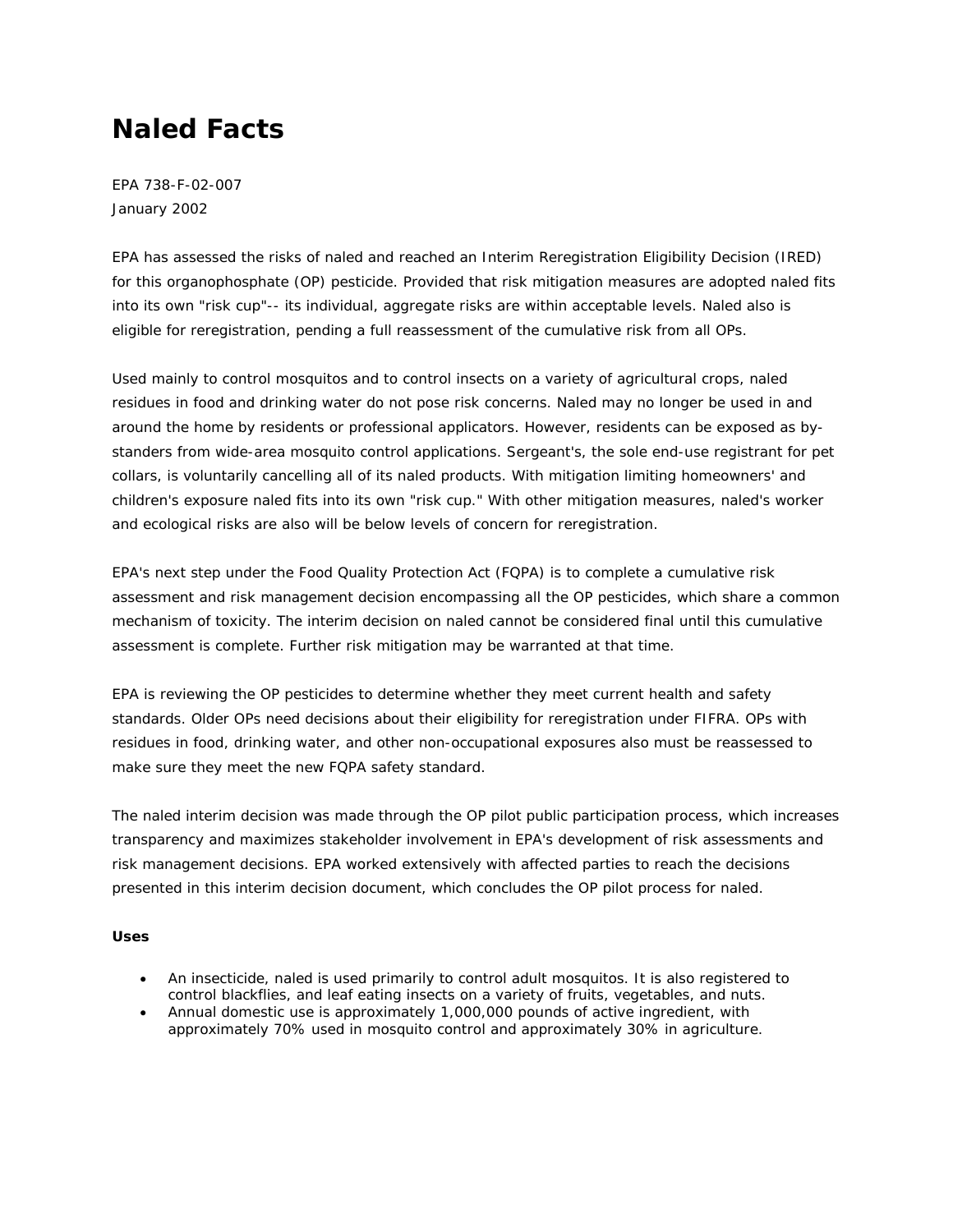## **Health Effects**

Naled can cause cholinesterase inhibition in humans; that is, it can overstimulate the nervous system causing nausea, dizziness, confusion, and at very high exposures (e.g., accidents or major spills), respiratory paralysis and death.

#### **Risks**

- Dietary exposures from eating food crops treated with naled are below the level of concern for the entire U.S. population, including infants and children. Drinking water is not a significant source of exposure.
- The only remaining residential risks have been addressed by the voluntary cancellation of naled pet collar products.
- EPA also has risk concerns for workers who mix, load, and/or apply naled to agricultural sites, and for black fly control.
- Acute and chronic risks are of concern for fish and other freshwater organisms.

### **Risk Mitigation**

In order to support a reregistration eligibility decision for naled, the following risk mitigation measures are necessary:

To mitigate risks to agricultural workers:

- Require closed mixing/loading systems for all agricultural uses (except greenhouses and handheld application) and public health uses involving control of mosquitos and black flies.
- Require enclosed cabs for ground application or enclosed cockpits for aerial application, for all agricultural uses and public health uses involving control of mosquitos and black flies.
- Prohibit manual activation of hotplates.
- Prohibit manual activation of ventilation equipment in greenhouses.
- Delete backpack sprayers and hand-held foggers.
- Delete the greenhouse heat/steam pipe painting use.
- Delete use in apartments, motels, hotels and drive-in theaters.
- Reduce the maximum application rate for use on almonds and peaches to 1.875 lbs ai/A and prohibit aerial use on almonds and peaches.
- Prohibit ready to use formulation.
- Delete wet and dry bait uses.
- Delete spot treatment for cockroach control.
- Prohibit human flaggers.
- Establish 48 hour reentry intervals after application to field crops.
- Establish 24 hour reentry intervals after application in greenhouses.

To mitigate risk to residents and children, the following measures are needed:

- The sole manufacturer of pet collars (Sergeant's) has requested voluntary cancellation of these uses.
- Prohibit all residential uses either by resident or professional applicator. Use in residential areas by mosquito control districts would still be allowed.